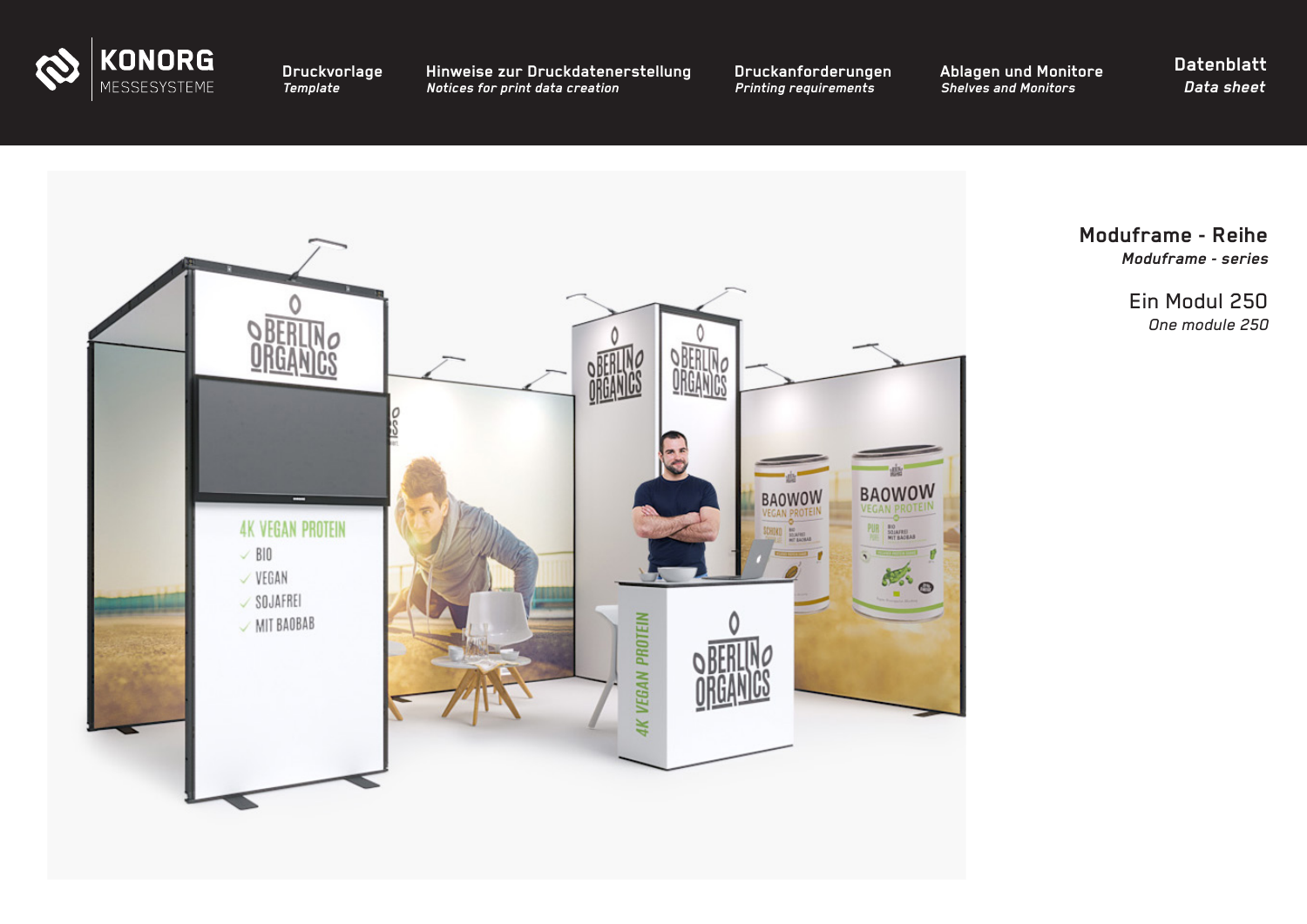<span id="page-1-0"></span>

**[Hinweise zur Druckdatenerstellung](#page-2-0)** *Notices for print data creation*

**[Druckanforderungen](#page-3-0)** *Printing requirements*

**[Ablagen und Monitore](#page-4-0)** *Shelves and Monitors*

**Datenblatt** *Data sheet*

## **Druckvorlage** *Template*

*Print size single graphic (WxH): 990 x 2520 mm Visible size/safety distance (WxH): 890 x 2420 mm*

Druckmaß Einzelgrafik (BxH): **990 x 2520 mm** Sichtmaß/Sicherheitsabstand (BxH): 890 x 2420 mm



Bitte öffnen Sie einen der untenstehenden links, um zur Druckvorlage zu gelangen. Der link öffnet das zugehörige Programm automatisch, sofern dieses auf Ihrem Computer installiert ist. Sie benötigen hierzu eine Internetverbindung.

Please open the following link to get the template for this product. Link will open automatically if the relevant program is already installed on your computer. For this you need a internet-connection.





Einzelgrafik *Single graphic*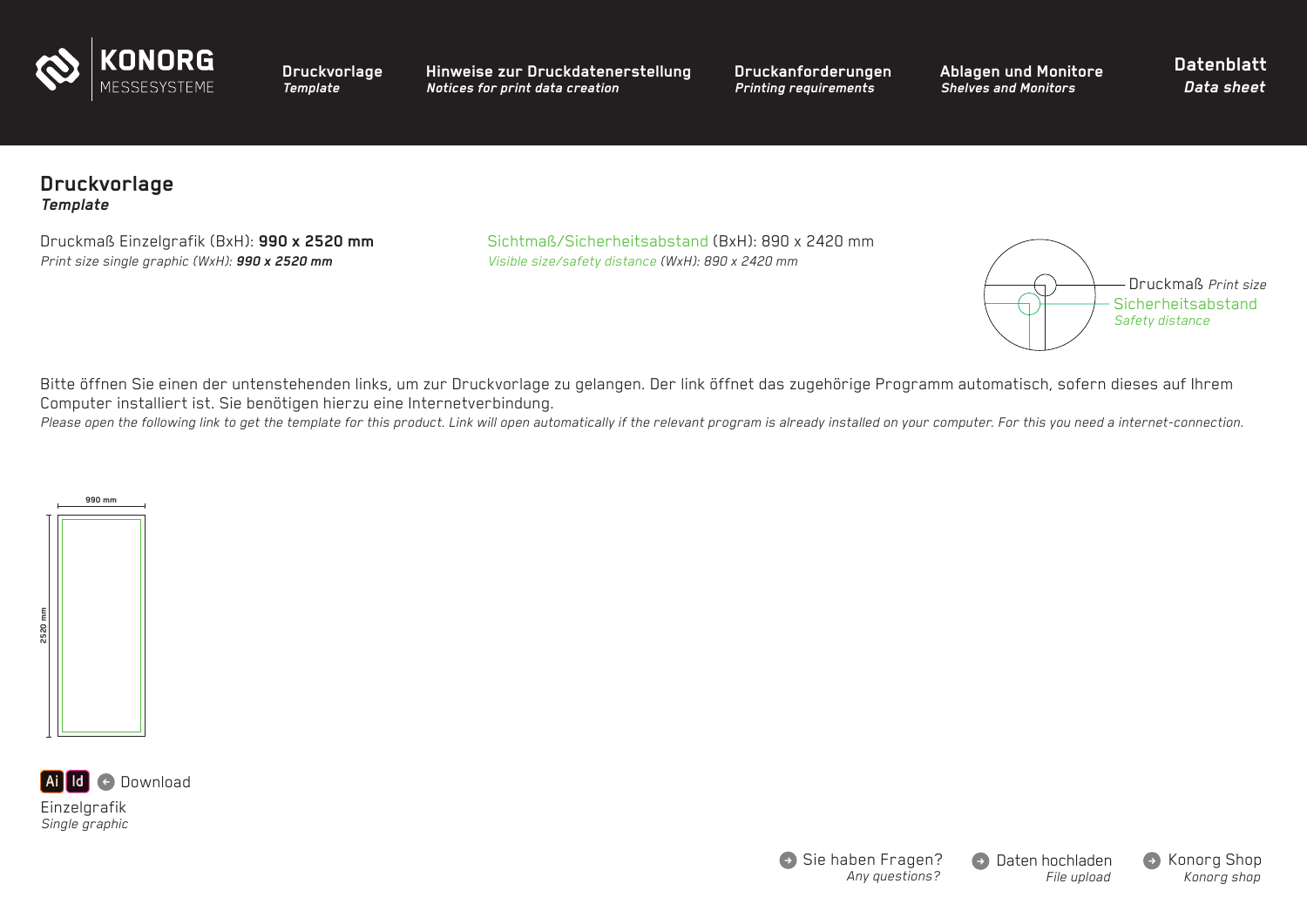<span id="page-2-0"></span>

**Hinweise zur Druckdatenerstellung** *Notices for print data creation*

**[Druckanforderungen](#page-3-0)** *Printing requirements*

**[Ablagen und Monitore](#page-4-0)** *Shelves and Monitors*

**Datenblatt** *Data sheet*

## **Hinweise zur Druckdatenerstellung** *Notices for print data creation*

Das Modul wird mit einer Einzelgrafik bestückt. Die Daten müssen auf das angegebene Druckmaß unter Brücksichtigung des Sichtmaßes angelegt werden. *The module will be equiped with a single graphic. The data must be applied to the specified print size, taking into account the visible size.* 





Einzelgrafik *Single graphic*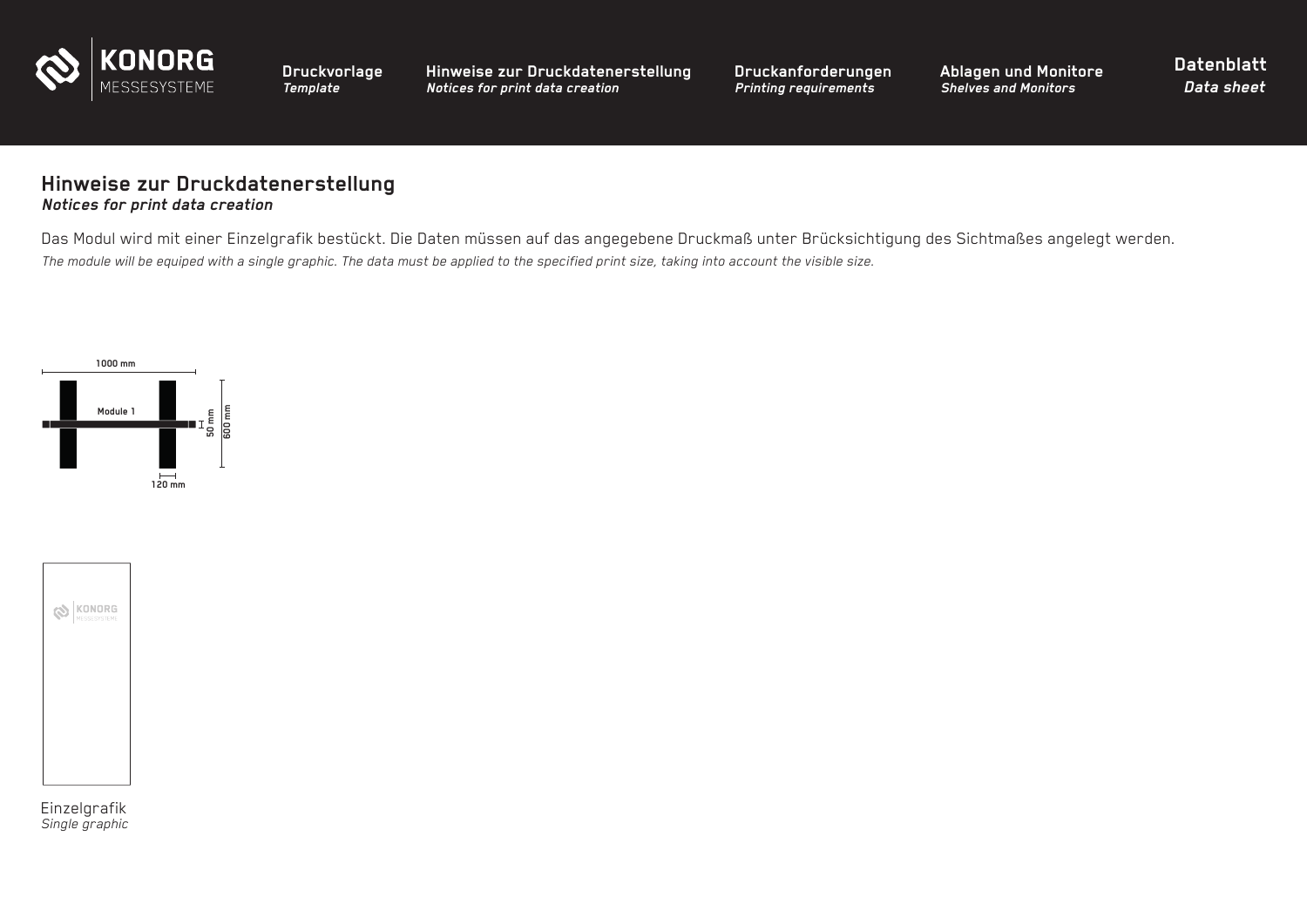<span id="page-3-0"></span>

**[Hinweise zur Druckdatenerstellung](#page-2-0)** *Notices for print data creation*

**Druckanforderungen** *Printing requirements*

**[Ablagen und Monitore](#page-4-0)** *Shelves and Monitors*

**Datenblatt** *Data sheet*

# **Druckanforderungen**

#### *Printing requirements*

#### **Für alle Dateien gilt:** *Valid for all files:*

Bilder, Logos und Texte müssen im CMYK-Modus angelegt werden. Wandeln Sie alle Schriften (Fonts) in Pfade um. Dokumente ohne Beschnitt/Überfüllung/Überdrucken anlegen. Schreiben Sie keine mehrseitigen PDF-Dateien, übersenden Sie uns nur Einzel-PDF-Dateien. *Images, logos and fonts must be generated in CMYK and should ideally be presented in vector form. Please do convert all fonts into paths and do not apply bleed margin or cutting marks to the document. Do not elaborate a multi-paged PDF document. Please do only transfer single-paged PDF documents.* 

### **Dateitypen:**

#### *File types:*

PDF 1.6 x4, EPS, PSD, TiFF, Ai, JPG - **bitte keine Corel-, Excel-, Word- oder Power-Point-Daten**. PDF 1.6 x4, EPS, PSD, TiFF, Ai, JPG - *please do not send us Corel-, Excel-, Word- or Power-Point-files.*

## **Datenmenge:**

#### *Data volume:*

Im Endformat 1:1 sollten nach Möglichkeit 100 ppi Bildauflösung nicht unterschritten und 150 ppi nicht überschritten werden. Ab einer Dateigröße von 5000mm die Datei bitte in 1:2 / 1:4 / 1:10 anlegen und die ppi proportional anpassen: (1:2 = 200 ppi; 1:4 = 400 ppi; 1:10 = 1000 ppi). *Finally the image resolution should not fall below 100 ppi or exceed 150 ppi* when submitting the data in 1:1 trimmed size. Should you create a file bigger than 5000mm please adjust the image resolution proportionally: (1:2 = 200 ppi; 1:4 = 400 ppi; 1:10 = 1000 ppi).

### **Farbraum:**

#### *Colours:*

Alle Sonderfarben müssen im CMYK-Farbraum angelegt sein (FOGRA 39/IsoCoatedV2). Bitte senden Sie gegebenenfalls zu jeder Datei genaue Farbangaben in HKS/ Pantone. Daten im RGB-Farbraum werden konvertiert, für spätere Farbabweichungen übernehmen wir keine Garantie. *All special colors must be generated in CMYK using FOGRA39/ IsoCoatedV2. Data in the RGB color space will be converted. If possible, please send us the exact color specification in HKS or Pantone. For subsequent color variations we assume no guarantee.*

### **Datenbezeichnung:**

#### *File Designation:*

Name\_Produktname\_GrößeInMM\_Menge. Z.B. MeineFirma\_RO-04-85\_850x2200\_Xxdrucken.pdf. Zwingend erforderlich ist ein schriftlicher Auftrag per Fax oder Mail unabhänig vom Datenupload. *Name\_productname\_size In mm\_amount. I.g. MyCompany\_RO-04-85\_850x2200\_Xxprinting.pdf. A written order by fax or e-mail is mandatory – irrespective of the data transfer.*

### **Datenübertragung:**

*File transfer:* http://upload.konorg.com